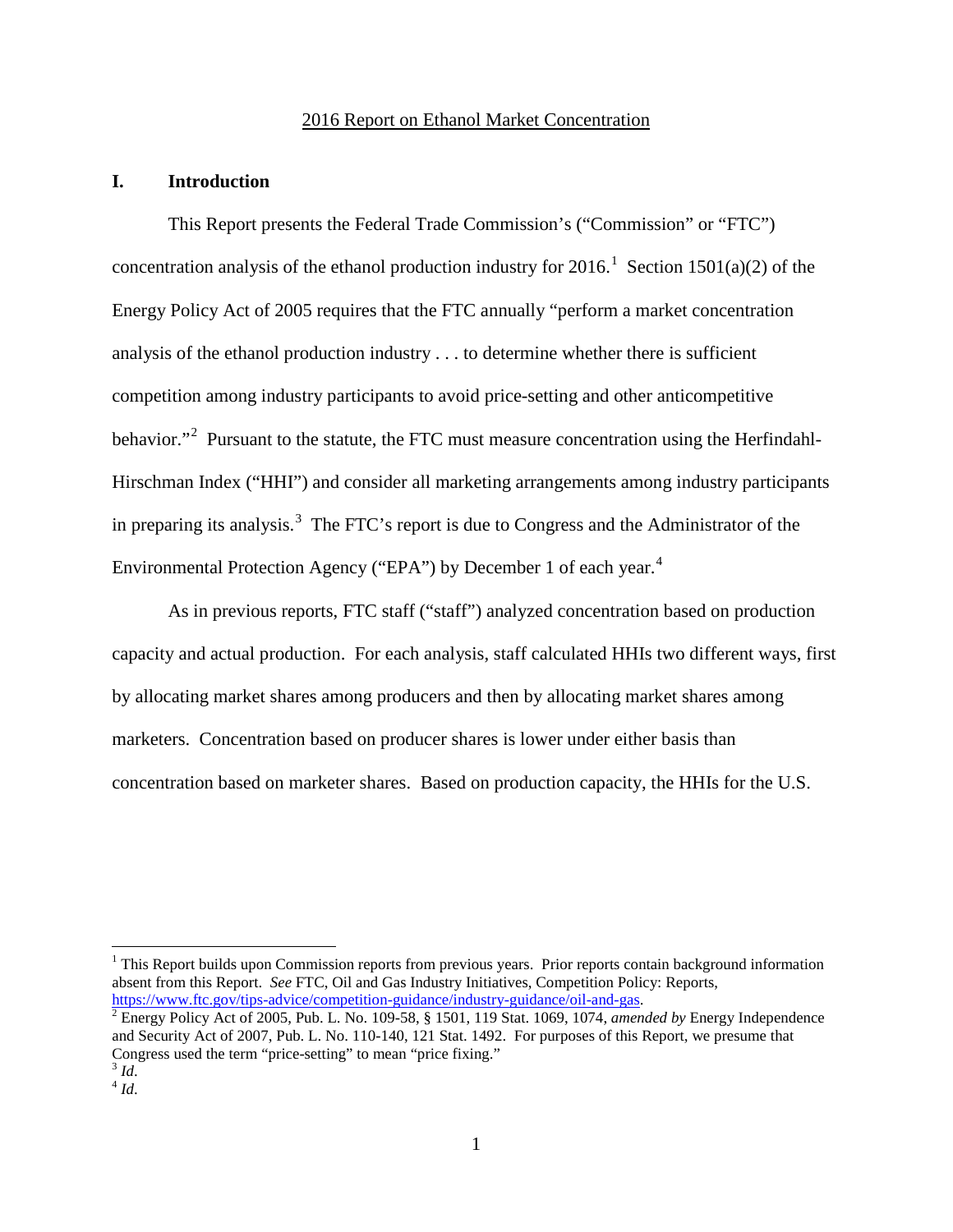ethanol industry are 482 and 737. Based on actual production, the HHIs are 463 and 739. Concentration is substantially unchanged from a year ago.<sup>[5](#page-1-0)</sup>

The low level of concentration and large number of market participants in the U.S. ethanol production industry continue to suggest that the exercise of market power to set prices, or coordination on price or output levels, is unlikely. As has been the case each year since the Commission began reporting, each of the 2016 HHIs indicates that the industry is unconcentrated.<sup>[6](#page-1-1)</sup> At this level of concentration, a single ethanol producer or marketer likely lacks market power. Successful anticompetitive coordination would require agreement among a very large number of competitors and thus is similarly unlikely. Moreover, imports and the possibility of entry would impede the exercise of market power by any group of domestic firms.

### **II. Industry Updates**

### **A. Renewable Fuel Standard**

Since 2005, Congress has required that the national transportation fuel supply contain a minimum annual volume of renewable fuels, including fuel ethanol.<sup>[7](#page-1-2)</sup> This mandate, known as the Renewable Fuel Standard ("RFS"), increases every year. In 2007, Congress revised the RFS, significantly increasing the minimum volumes of ethanol and adding requirements for advanced biofuels. <sup>[8](#page-1-3)</sup> For 2016, the RFS mandates 22.25 billion gallons of renewable fuel, 15

<span id="page-1-0"></span><sup>&</sup>lt;sup>5</sup> The 2015 HHIs based on producer shares have been revised in light of new information regarding plant ownership and management.

<span id="page-1-1"></span><sup>&</sup>lt;sup>6</sup> The Commission and U.S. Department of Justice characterize markets in which the HHI is below 1500 as unconcentrated. U.S. Department of Justice and Federal Trade Commission Horizontal Merger Guidelines (2010) ("Horizontal Merger Guidelines") § 5.3, https://www.ftc.gov/sites/default/ files/attachments/merger-<br>review/100819hmg.pdf.

<span id="page-1-3"></span><span id="page-1-2"></span><sup>&</sup>lt;sup>7</sup> See Energy Policy Act of 2005 § 1501, 119 Stat. 1069. 8 "Advanced biofuel" refers to a renewable fuel, other than ethanol derived from corn starch, that has lifecycle greenhouse gas emissions that are at least 50 percent less than the average greenhouse gas emissions of the baseline fossil fuel. 42 U.S.C. § 7545(o)(1)(B)(i). Advanced biofuels include, but are not limited to, cellulosic biofuel and biomass-based diesel. *Id*. § 7545(o)(1)(B)(ii)(I)-(VII).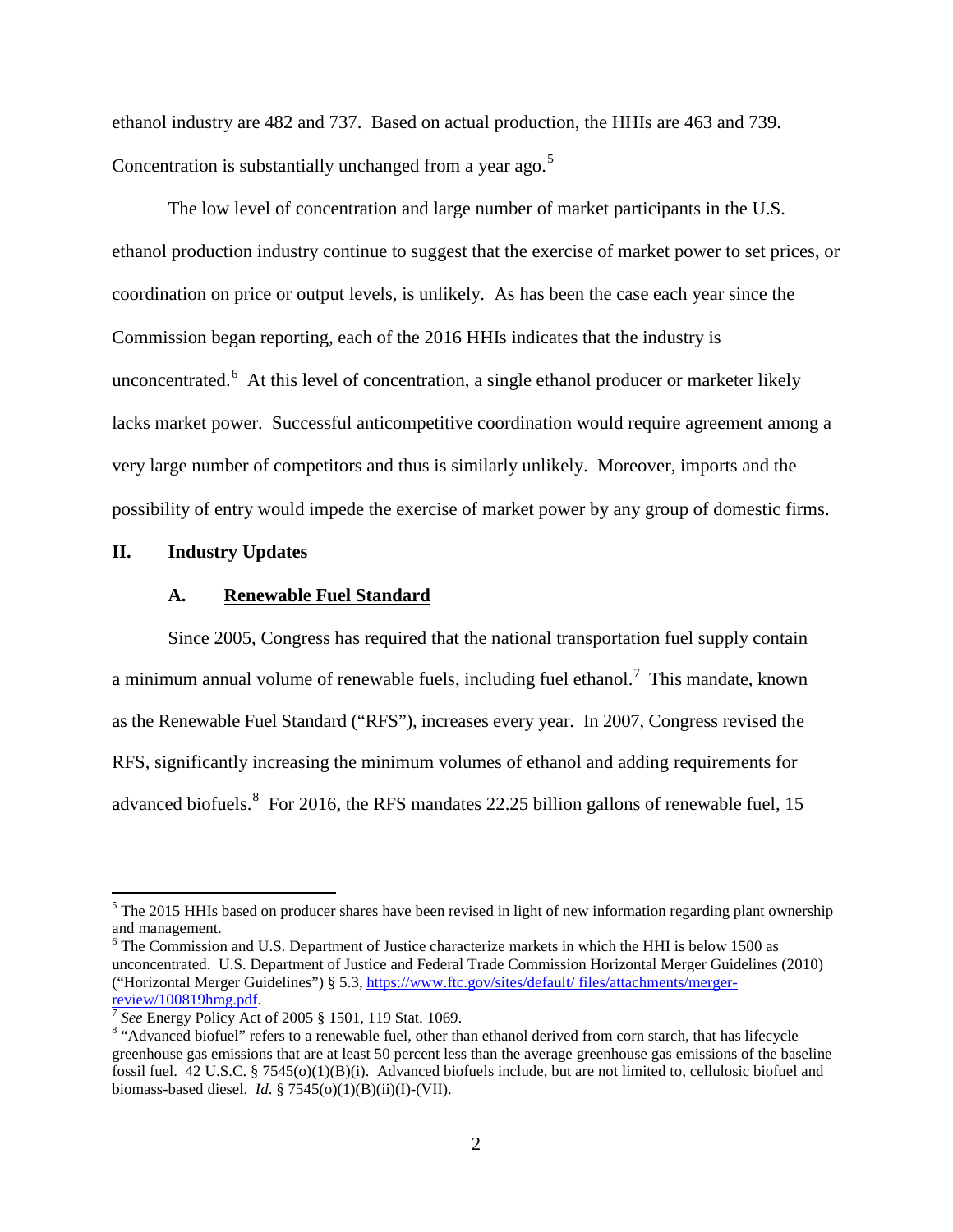billion gallons of which can be conventional corn ethanol.<sup>[9](#page-2-0)</sup> The 2016 advanced biofuels target is 7.25 billion gallons, at least 4.25 billion gallons of which must be cellulosic biofuel.<sup>10</sup>

The annual use of renewable fuels has not kept pace with the Congressional RFS.<sup>11</sup> The EPA published revised volume requirements for  $2016^{12}$  $2016^{12}$  $2016^{12}$  and has proposed revisions for upcoming years to address constraints caused by the E10 "blendwall" and limitations on production and import capabilities.<sup>13</sup> For 2016, the EPA's total renewable fuels requirement is 18.11 billion gallons, 14.5 billion gallons of which can be conventional corn ethanol.<sup>14</sup> The 2016 volumes require significant increases in the use of renewable fuels compared to renewable fuel use in 2015.<sup>15</sup>

<span id="page-2-1"></span><span id="page-2-0"></span>

<span id="page-2-2"></span>

<sup>&</sup>lt;sup>9</sup> *Id.* § 7545(o)(2)(B)(i)(I)-(II).<br><sup>10</sup> *Id.* § 7545(o)(2)(B)(i)(II)-(III).<br><sup>11</sup> In 2015, the U.S. consumed 13.94 billion gallons of ethanol, more than one billion gallons less than the 2015 RFS target. U.S. Energy Info. Admin., Monthly Energy Review, Table 10.3 Fuel Ethanol Overview,<br>http://www.eia.gov/totalenergy/data/browser/xls.cfm?tbl=T10.03&freq=m (last modified Sept. 27, 2016).

<span id="page-2-3"></span> $\frac{12}{12}$  Renewable Fuel Standard Program: Standards for 2014, 2015, and 2016 and Biomass-Based Diesel Volume for 2017, 40 C.F.R. pt. 80 (2015) ("EPA Requirements"), [https://www.gpo.gov/fdsys/pkg/FR-2015-12-14/pdf/2015-](https://www.gpo.gov/fdsys/pkg/FR-2015-12-14/pdf/2015-30893.pdf) [30893.pdf](https://www.gpo.gov/fdsys/pkg/FR-2015-12-14/pdf/2015-30893.pdf)

<span id="page-2-4"></span><sup>&</sup>lt;sup>13</sup> See Renewable Fuel Standard Program: Standards for 2017 and Biomass-Based Diesel Volume for 2018, 81 Fed. Reg. 34,778 (May 31, 2016) (to be codified at 40 C.F.R. pt. 80), [https://www.gpo.gov/fdsys/pkg/FR-2016-05-](https://www.gpo.gov/fdsys/pkg/FR-2016-05-31/pdf/2016-12369.pdf) [31/pdf/2016-12369.pdf.](https://www.gpo.gov/fdsys/pkg/FR-2016-05-31/pdf/2016-12369.pdf) The E10 blendwall refers to the industry's limited ability to consume fuel blends containing more than 10 percent ethanol. Production limitations include the industry's limited cellulosic ethanol capacity. The handful of plants capable of producing cellulosic ethanol have a combined capacity of 100 million gallons per year. U.S. Ethanol Plants, ETHANOL PRODUCER MAGAZINE,

<http://www.ethanolproducer.com/plants/listplants/US/Existing/Cellulosic> (last modified Jan. 23, 2016). This capacity is insufficient to meet the 2016 RFS requirement of 4.25 billion gallons per year and the EPA's revised

<span id="page-2-5"></span><sup>&</sup>lt;sup>14</sup> EPA Requirements, *supra* note 12. The EPA's volume requirements, like the Congressional RFS, set a target for total renewable fuels and include a nested requirement for advanced biofuels. Thus, each gallon of fuel that meets the advanced biofuels requirement also counts toward the total renewable fuels requirements. Once obligated parties meet the minimum requirement for advanced biofuels, they may meet any remaining obligation under the total renewable fuels requirement with conventional corn ethanol.

<span id="page-2-6"></span><sup>&</sup>lt;sup>15</sup> See id. The U.S. Department of Agriculture has announced \$210 million in funding under the Biofuel Infrastructure Partnership to increase the number of fueling pumps, storage, and related infrastructure for blends of ethanol higher than E10. Press Release, U.S. Department of Agriculture, USDA Announces \$210 Million to be Invested in Renewable Energy Infrastructure through the Biofuel Infrastructure Partnership (Oct. 28, 2015).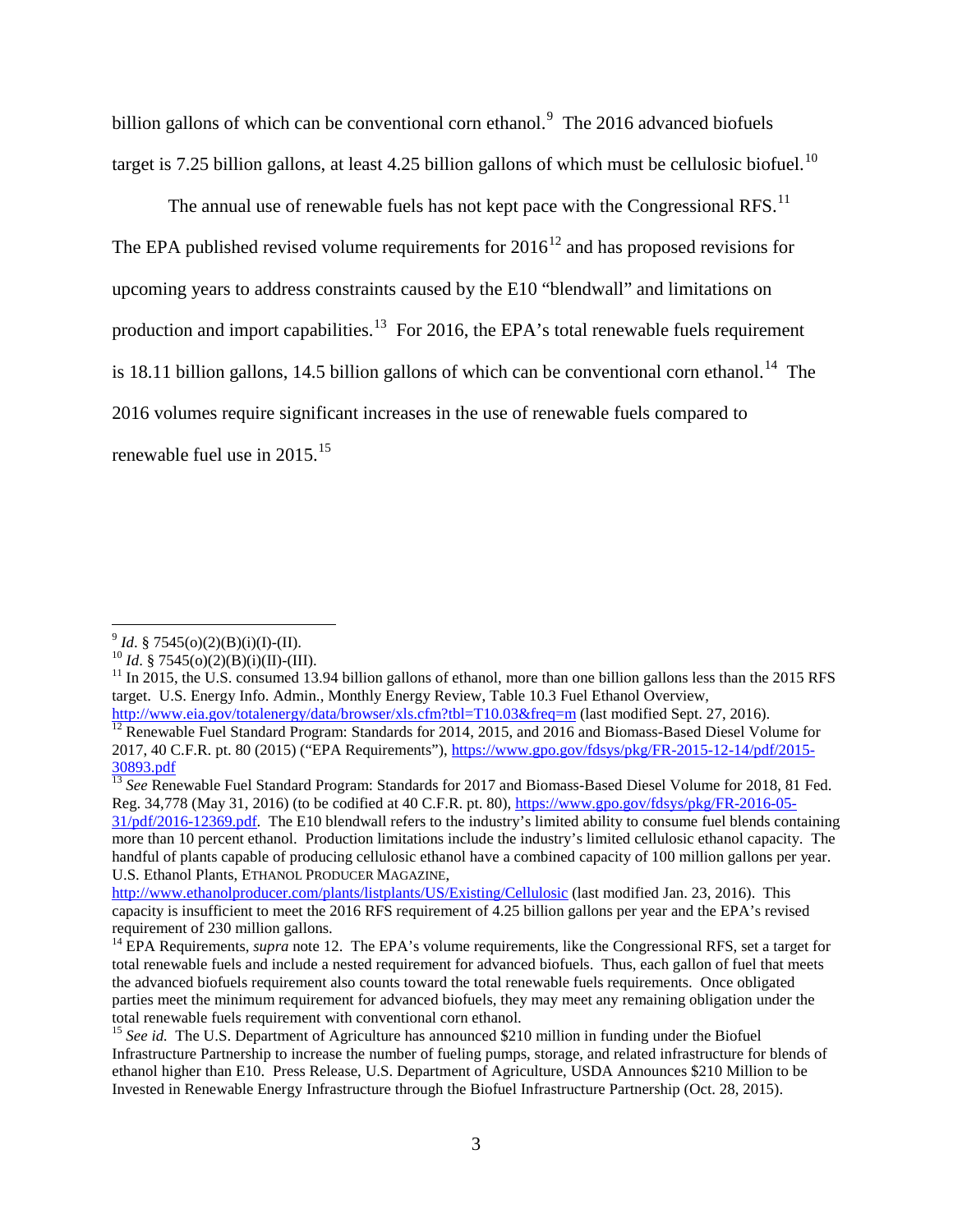# **B. Margins**

U.S. ethanol industry margins through the first nine months of 2016 followed a seasonality pattern similar to that seen in 2015.<sup>16</sup> Margins were negative or low in January of 2016 but increased and remained positive as demand surged during the spring and summer driving season.<sup>[17](#page-3-1)</sup> The average margin for the first nine months of 2016 was \$0.20 per gallon.<sup>[18](#page-3-2)</sup> Over this period, the average net cost of corn – the largest ethanol input cost – was  $$0.82$  per gallon.<sup>[19](#page-3-3)</sup> Ethanol prices fluctuated slightly throughout the year but remained close to 2015 prices, with an average price of \$1.40 per gallon.<sup>20</sup>

Figure 1 shows net corn prices, ethanol prices, and return over operating costs for the period January 2011 through September 2016.

<span id="page-3-0"></span> <sup>16</sup> *See Ethanol Margins Return to Seasonal Swings*, ETHANOL PRODUCER MAGAZINE, Jan. 20, 2016, [http://www.ethanolproducer.com/articles/12941/ethanol-margins-return-to-seasonal-swings.](http://www.ethanolproducer.com/articles/12941/ethanol-margins-return-to-seasonal-swings) [17](http://www.ethanolproducer.com/articles/12941/ethanol-margins-return-to-seasonal-swings) *See* Iowa State University, Center for Agricultural and Rural Development, Historical Ethanol Operating Margins

<span id="page-3-1"></span><sup>(</sup>last modified Oct. 14, 2016), [http://www.card.iastate.edu/research/biorenewables/tools/hist\\_eth\\_gm.aspx.](http://www.card.iastate.edu/research/biorenewables/tools/hist_eth_gm.aspx) Margin, or return over operating costs, is the difference between the revenue from ethanol plants (including revenue from ethanol and dried distillers grains with solubles) and variable production costs (including corn, natural gas, and labor).<br><sup>18</sup> *Id.* This is higher than the 2015 average margin of \$0.17 per gallon for the first nine months of the year.

<span id="page-3-2"></span>

<span id="page-3-3"></span><sup>&</sup>lt;sup>19</sup> *Id.* The cost of corn reached a peak of \$0.96 per gallon in April 2016 and a trough of \$0.66 per gallon in July 2016.

<span id="page-3-4"></span><sup>&</sup>lt;sup>20</sup> *Id.* Ethanol prices reached a high of \$1.63 per gallon in June 2016 and a low of \$1.18 per gallon in January 2016. The average price for the first nine months of 2015 was \$1.43 per gallon.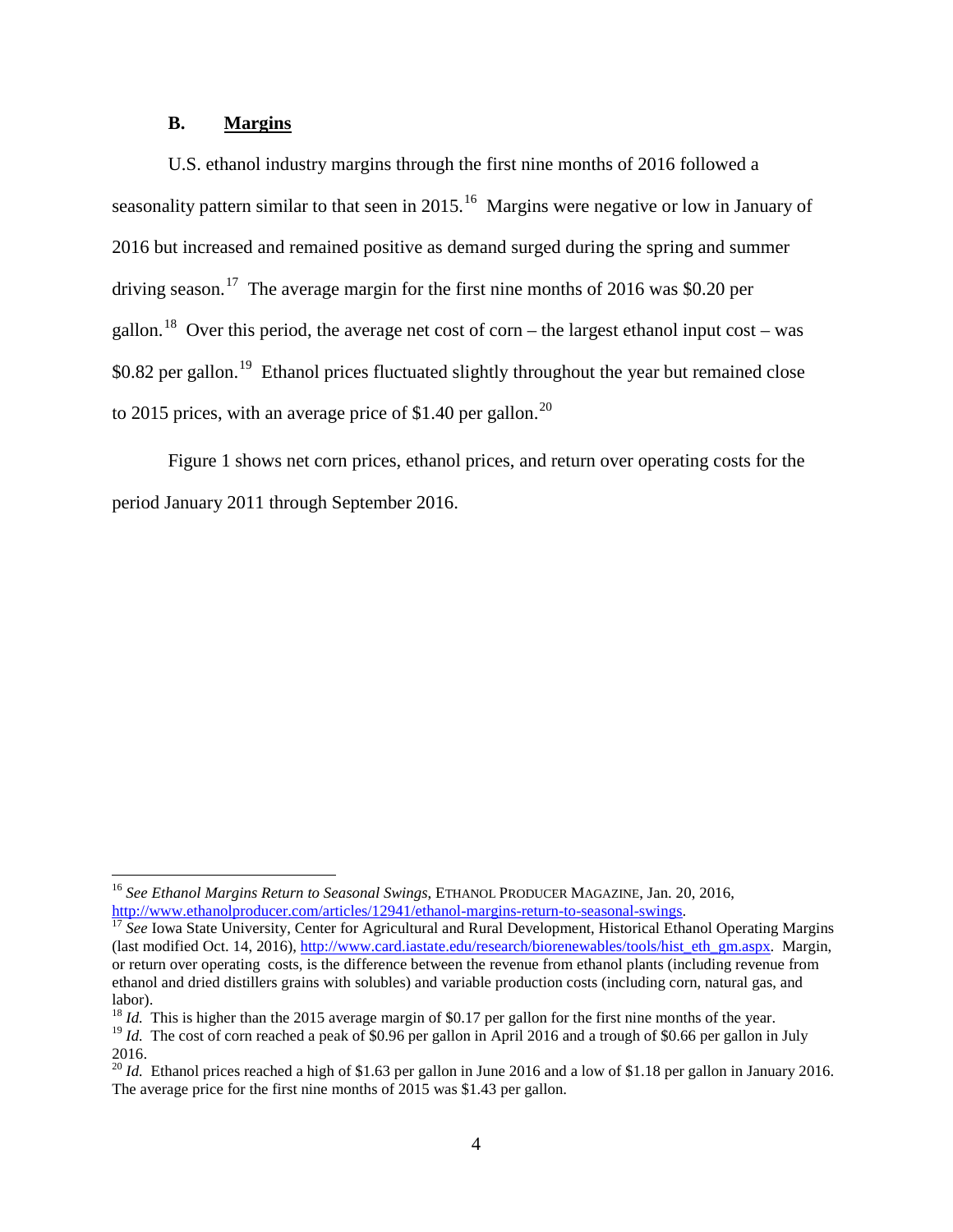

Source: Iowa State University, Center for Agricultural and Rural Development

## **C. Market Trends**

Domestic ethanol capacity and production increased since last year's Report, while exports remained stable. Domestic ethanol production from July 2015 through June 2016 increased approximately three percent from the prior 12 months, from 14.6 billion to 15 billion gallons.<sup>[21](#page-4-0)</sup> Domestic ethanol production capacity (including capacity under construction) rose to approximately 15.8 billion gallons per year.<sup>[22](#page-4-1)</sup> This marks the third consecutive year of capacity

<span id="page-4-0"></span><sup>&</sup>lt;sup>21</sup> U.S. Energy Info. Admin., U.S. Oxygenate Plant Production of Fuel Ethanol, [http://www.eia.gov/dnav/pet/hist/LeafHandler.ashx?n=pet&s=m\\_epooxe\\_yop\\_nus\\_1&f=m](http://www.eia.gov/dnav/pet/hist/LeafHandler.ashx?n=pet&s=m_epooxe_yop_nus_1&f=m) (last visited Oct. 24, 2016).

<span id="page-4-1"></span> $22$  Staff's total capacity estimate takes into account information obtained through interviews with market participants and publicly available information, including information published online by the Renewable Fuels Association ("RFA"). *See, e.g.*, RFA, Biorefinery Locations,<http://www.ethanolrfa.org/resources/biorefinery-locations/> (last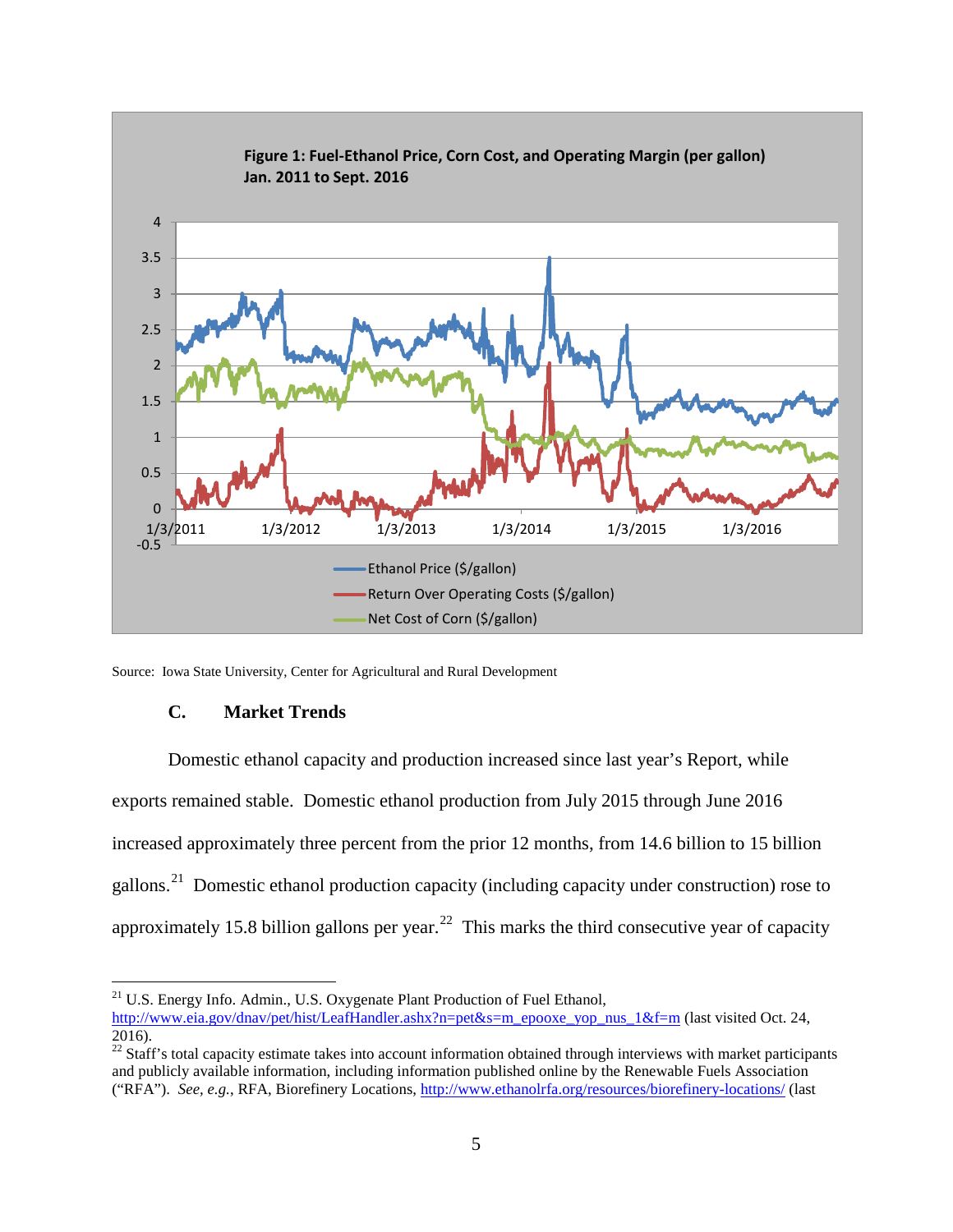increases.[23](#page-5-0) From July 2015 through June 2016, U.S. ethanol exports remained largely unchanged from the prior year at 854 million gallons.<sup>24</sup>

Over 100 firms produce or are capable of producing ethanol. The largest ethanol producer's share of domestic capacity is approximately 11 percent, unchanged from its 2015 percent share. [25](#page-5-2)

#### **III. Analysis**

 $\overline{a}$ 

Section 1501(a)(2) of the Energy Policy Act of 2005 instructs the Commission to

measure concentration in the U.S. ethanol production industry using HHIs.<sup>26</sup> HHIs can provide a

snapshot of market concentration based upon the number of market participants and their

respective sales, production, or capacity.<sup>27</sup> An analysis of competition among market

participants using these HHIs assumes that the U.S. ethanol production industry is an appropriate

antitrust market.<sup>[28](#page-5-5)</sup> This assumption precludes consideration of a broader relevant product market

visited Oct. 24, 2016). Interviewees routinely provide staff with operating capacities exceeding their nameplate capacities. Staff used the higher operating capacity when calculating capacity estimates for this Report. Staff's capacity estimate is higher than the EIA's published total of 14.9 billion gallons. U.S. Energy Info. Admin., U.S. Fuel Ethanol Plant Production Capacity (June 29, 2016), [http://www.eia.gov/petroleum/ethanolcapacity/.](http://www.eia.gov/petroleum/ethanolcapacity/) EIA's capacity data are a snapshot of capacity as of January 1 of each year and exclude plants that were idle, shut down, or still under construction as of that month. *See* U.S. Energy Info. Admin., EIA Releases U.S. Fuel Ethanol Production Capacity Data (Nov. 30, 2011),<http://www.eia.gov/todayinenergy/detail.cfm?id=4110> (describing EIA's method for calculating total capacity for its first annual reports).

<span id="page-5-0"></span><sup>&</sup>lt;sup>23</sup> U.S. Energy Info. Admin., U.S. Ethanol Plant Capacity Increases for Third Consecutive Year (Aug. 10, 2016), http://www.eia.gov/todayinenergy/detail.cfm?id=27452.

<span id="page-5-1"></span> $\frac{1}{24}$  $\frac{1}{24}$  $\frac{1}{24}$  U.S. Energy Info. Admin., U.S. Exports of Fuel Ethanol (exports from July 2014 through June 2015 totaled 865 million gallons), [http://www.eia.gov/dnav/pet/hist/LeafHandler.ashx?n=PET&s=M\\_EPOOXE\\_EEX\\_NUS-](http://www.eia.gov/dnav/pet/hist/LeafHandler.ashx?n=PET&s=M_EPOOXE_EEX_NUS-Z00_MBBL&f=M)[Z00\\_MBBL&f=M](http://www.eia.gov/dnav/pet/hist/LeafHandler.ashx?n=PET&s=M_EPOOXE_EEX_NUS-Z00_MBBL&f=M) (last visited Oct. 24, 2016); *see also* U.S. Energy Info. Admin., U.S. Ethanol Exports Exceed 800 <sup>25</sup> See 2015 Ethanol Report, *supra* note 1, at 7.<br><sup>26</sup> Energy Policy Act of 2005 § 1501(a)(2), *supra* note 2. A given market's HHI is the sum of the squares of the

<span id="page-5-3"></span><span id="page-5-2"></span>individual market shares of all market participants. For example, a four-firm market with market shares of 30 percent, 30 percent, 20 percent, and 20 percent has an HHI of  $2600 [(30*30) + (30*30) + (20*20) + (20*20) =$ 2600]. HHIs range from 10,000 in a one-firm (pure monopoly) market to a number close to zero in a highly unconcentrated market.

<span id="page-5-4"></span> $27$  The Commission and the U.S. Department of Justice regularly use HHIs to measure concentration in a relevant antitrust market as part of their analysis of the likely effects of a merger or acquisition on competition in that market.<br>See Horizontal Merger Guidelines, *supra* note 6, § 5.3.

<span id="page-5-5"></span><sup>&</sup>lt;sup>28</sup> A relevant antitrust market has both product and geographic aspects. A relevant product market is a product or group of products such that a hypothetical profit-maximizing firm that was the only seller of those products likely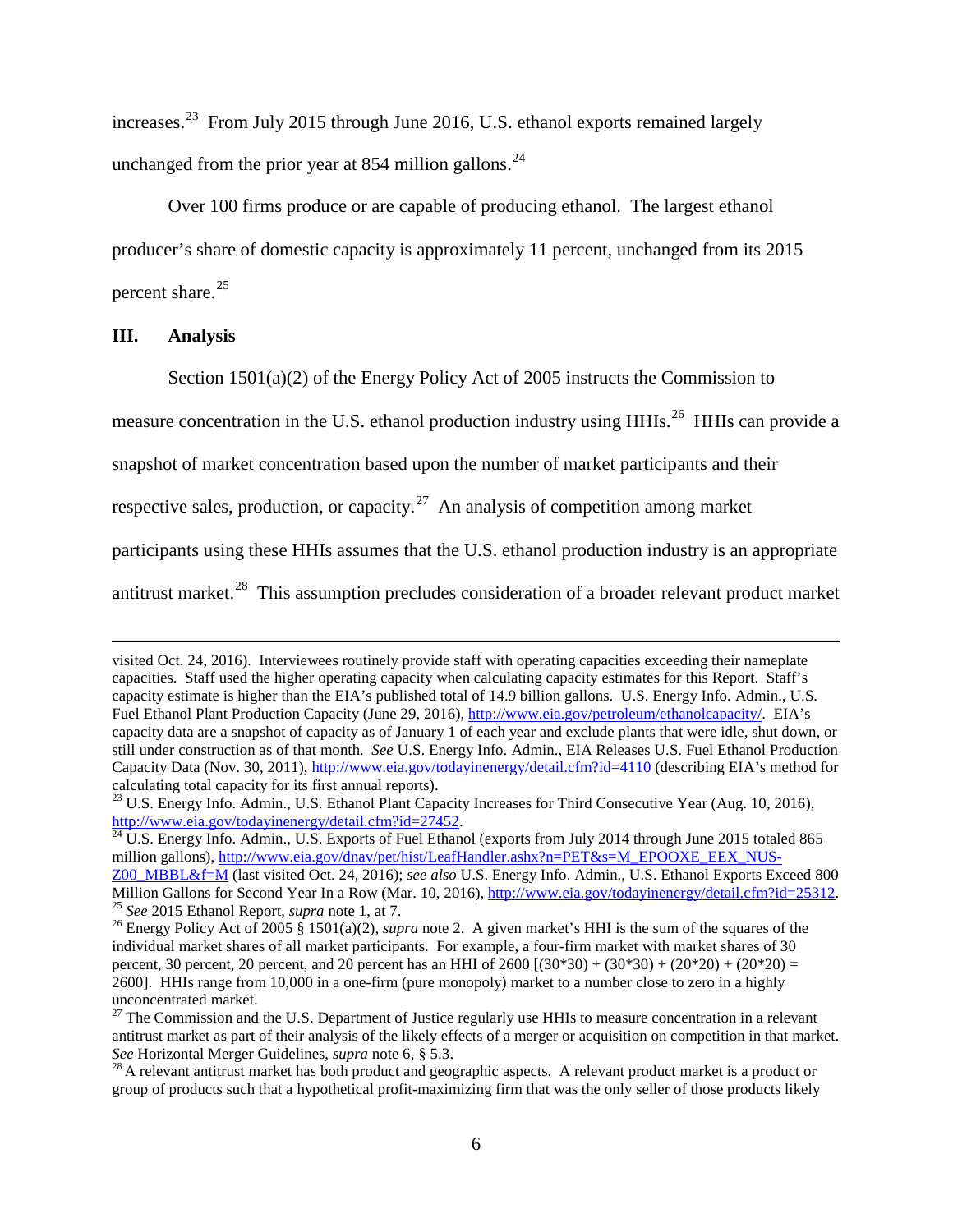that includes other gasoline blending components that might be economically viable and environmentally acceptable substitutes for ethanol. In the event that ethanol competes with other blending components, HHIs based on a fuel ethanol market would understate the amount of competition in the industry. This assumption also precludes consideration of a broader or narrower relevant geographic market than the United States that could provide further insight about competition in ethanol production and marketing.

This Report presents four HHIs for the ethanol industry, calculated using two different measures of market share – production capacity and actual production – and two different methods of allocating those market shares. First, staff calculated market shares based on domestic ethanol production capacity. Staff then attributed the producer's market share to (1) the producer itself, and (2) the producer or the third-party firm that actually marketed the producer's ethanol output. Staff relied on publicly available information and interviews with producers, marketers, and other industry participants to determine the production capacity of each ethanol plant and to calculate the market shares based on marketing arrangements.

Second, EIA staff calculated market shares based on actual production, attributing the market shares as described in the preceding paragraph. Due to the confidential nature of the ethanol production data the EIA collects, staff provided to EIA staff the information necessary to

 $\overline{a}$ 

could profitably impose at least a small but significant and nontransitory increase in price ("SSNIP"). If such a price increase would not be profitable because of the loss of sales to other products, the product or group of products would not be a relevant product market. Similarly, a relevant geographic market is a region such that a hypothetical profit-maximizing firm that was the only seller of the relevant product in that region likely could impose at least a SSNIP above the competitive level. If such a price increase would not be profitable because of the loss of sales to sellers outside the region, the region would be too narrow to be a relevant geographic market. *See id*. §§ 4.1-4.2.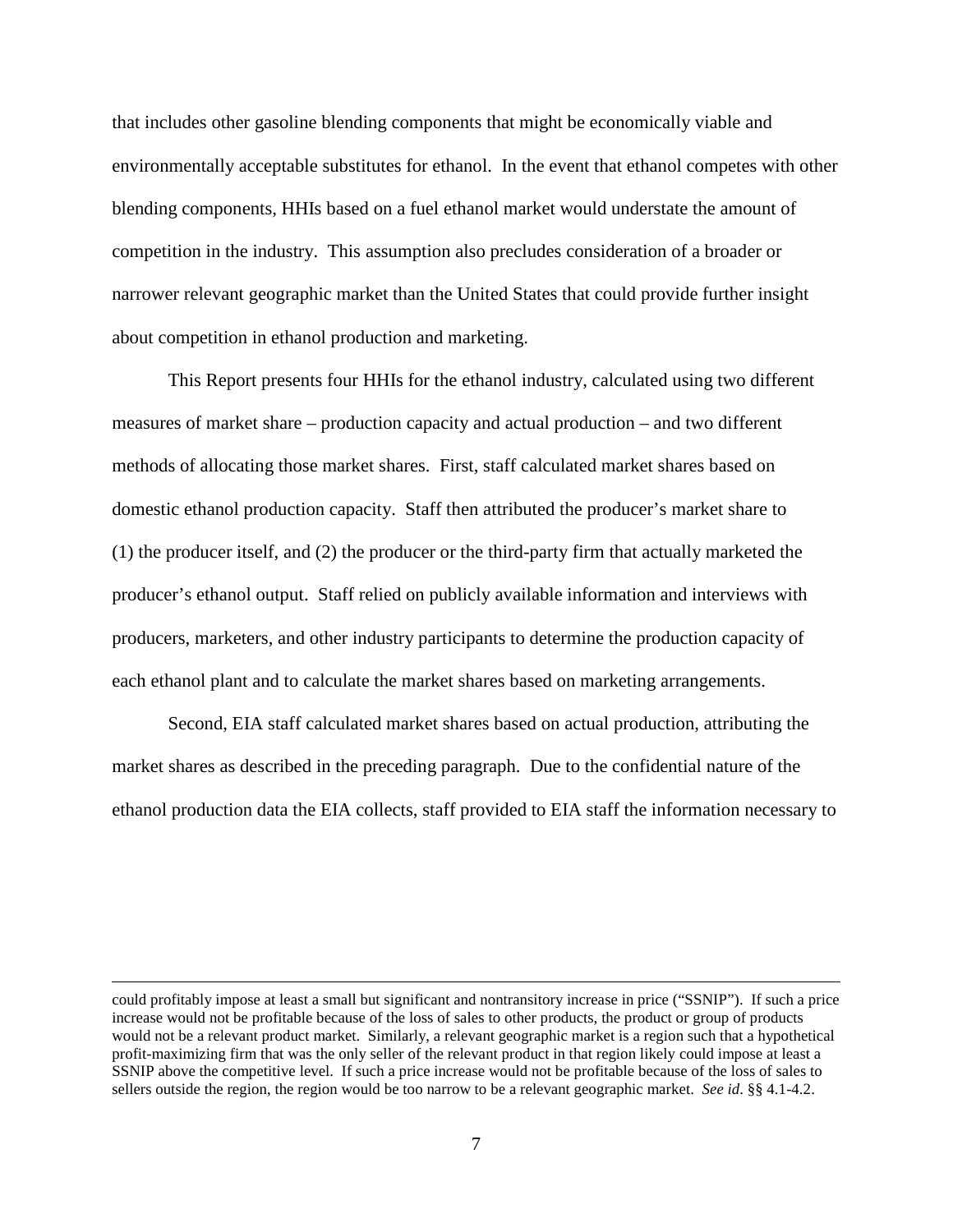allocate market shares.[29](#page-7-0) EIA staff performed each of the two HHI calculations and provided the resulting production-based HHIs.<sup>[30](#page-7-1)</sup>

# **A. Concentration with Market Shares Based on Production Capacity**

For each of the HHI calculations described below, staff first calculated producers' market shares based on their fuel ethanol production capacity.<sup>31</sup> Production capacity provides a useful and easily confirmable indicator of a producer's competitive significance.<sup>32</sup> In determining each producer's aggregate capacity, staff included the capacity of existing plants, as well as the projected capacity of plants currently under construction and plants currently undergoing expansion.<sup>[33](#page-7-4)</sup> Incorporating capacity from such projects into current market share calculations is consistent with the approach set forth in the Horizontal Merger Guidelines.<sup>[34](#page-7-5)</sup>

# **1.** *Attributing Market Shares to Producers*

Under the first approach to market concentration, staff allocated market share to each

producer based on the producer's percentage of total production capacity. This method of

<span id="page-7-0"></span><sup>&</sup>lt;sup>29</sup> For producers for which EIA maintains production data, staff provided EIA with the identities of those producers' marketers. EIA used this information, in conjunction with its own data on ethanol production, to calculate the HHIs that attribute market share to marketers.

<span id="page-7-1"></span> $30$  Because the production data are confidential, EIA staff did not disclose the volumes of ethanol attributable to any individual producer or the market shares based on those volumes.

<span id="page-7-2"></span><sup>&</sup>lt;sup>31</sup> The RFA's website provides frequently updated data on ethanol plant capacity and capacity expansion plans. Capacity information is also available on many individual producers' websites, some of which also provide details

<span id="page-7-3"></span><sup>&</sup>lt;sup>32</sup> See Horizontal Merger Guidelines, *supra* note 6, § 5.2. In markets for homogeneous products (such as ethanol), a firm may derive its competitive significance primarily from its available capacity – *i.e*., its ability and incentive to increase production in the event of a competitor's price increase or output reduction. *Id.* <sup>33</sup> Staff included the capacity of these construction and expansion projects only where the producer had finalized

<span id="page-7-4"></span>construction plans, received the necessary financing for construction, and begun physical construction. Ethanol producers frequently announce capacity additions, new plants, plant sales, and cancellations of plans to build new capacity. These HHI calculations represent staff's best estimate of the industry's concentration as of September 2016, the cut-off date for our analysis unless otherwise indicated. This approach therefore excludes any more recent publicly available information that might be relevant to industry HHI calculations. These HHI calculations also might not capture the full complexity of industry ownership structures, especially the degree of control by minority interests held by marketers or third-party management service firms. However, the HHI resulting from allocating

<span id="page-7-5"></span><sup>&</sup>lt;sup>34</sup> See Horizontal Merger Guidelines, *supra* note 6, § 5.1. Firms that are not currently producing but likely would respond rapidly in the event of a SSNIP have competitive significance even though they do not currently supply the relevant market. *Id.*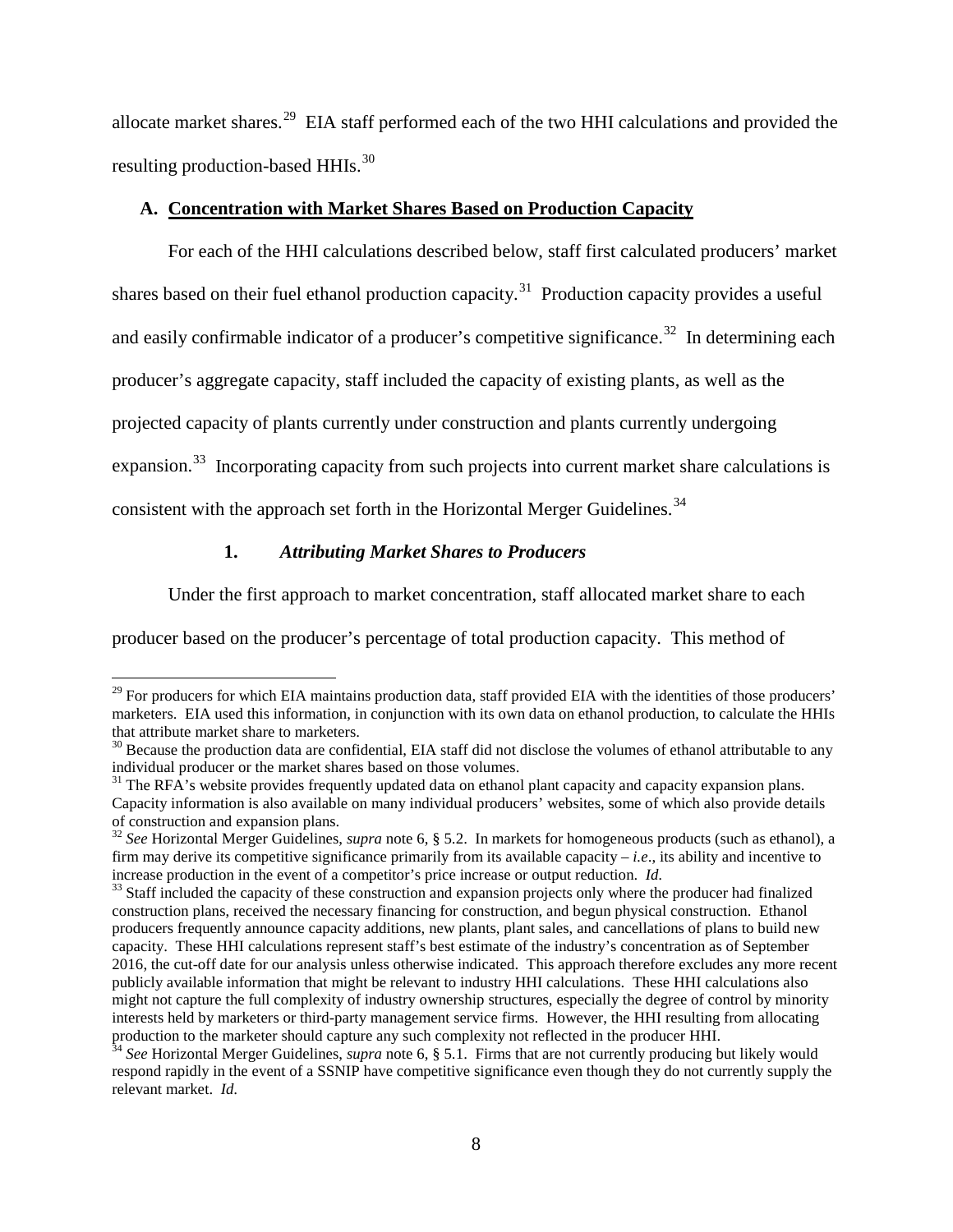calculation yielded an HHI of 482, a level regarded as unconcentrated under the Horizontal Merger Guidelines.<sup>[35](#page-8-0)</sup> This HHI is a slight increase from the revised 2015 HHI of 449.<sup>[36](#page-8-1)</sup>

## **2.** *Attributing Market Shares to Marketers*

Many producers enter into marketing agreements with third parties to market their ethanol to blenders and end users, while other producers sell their output directly. An ethanol marketer may represent and make limited decisions for multiple individual producers, essentially aggregating these producers' capacities under a single entity. For purposes of competitive analysis, attributing production capacity to marketers rather than to the actual producers provides a measure of industry concentration that captures this aggregation. For those producers that engage in direct sales, staff attributed the market shares to the producers themselves.<sup>[37](#page-8-2)</sup>

This approach yields an HHI of 737, unconcentrated under the Horizontal Merger Guidelines. This HHI is higher than the corresponding HHI of 621 in 2015.<sup>[38](#page-8-3)</sup>

## **B. Concentration with Market Shares Based on Actual Production**

Firms that produce more than eight million gallons of oxygenates (such as ethanol) per year must report to EIA their monthly production volumes by product.Using production data is instructive because capacity data have certain limitations, particularly insofar as stated capacity does not necessarily represent actual production capabilities. Ethanol plants often can produce as

<span id="page-8-0"></span><sup>&</sup>lt;sup>35</sup> The Commission and the U.S. Department of Justice characterize markets in which the HHI is below 1500 as unconcentrated. HHIs between 1500 and 2500 indicate moderately concentrated markets, which may or may not raise competitive concerns in the context of a horizontal merger or acquisition. Markets with HHIs over 2500 are highly concentrated, and horizontal mergers or acquisitions in such markets are more likely to pose competitive concerns. See id.  $\S$  5.3.

<span id="page-8-1"></span><sup>&</sup>lt;sup>36</sup> *See* Figure 2. Some of the change to the HHI may be attributable to a producer's acquisition of another producer's facilities. In several instances, these acquisitions coincided with the restart or reconstruction of an idled facility. Some of the change to the HHI may also be attributable to excluding plants that were converted to other uses, formally closed, or judged unlikely to reopen in the near future.

<span id="page-8-3"></span><span id="page-8-2"></span> $37$  Some marketers publicly announce new agreements with producers. Where staff could not determine whether a producer marketed for itself or used an outside marketing firm, staff attributed market share to the producer. <sup>38</sup> 2015 Ethanol Report, *supra* note 1, at 10.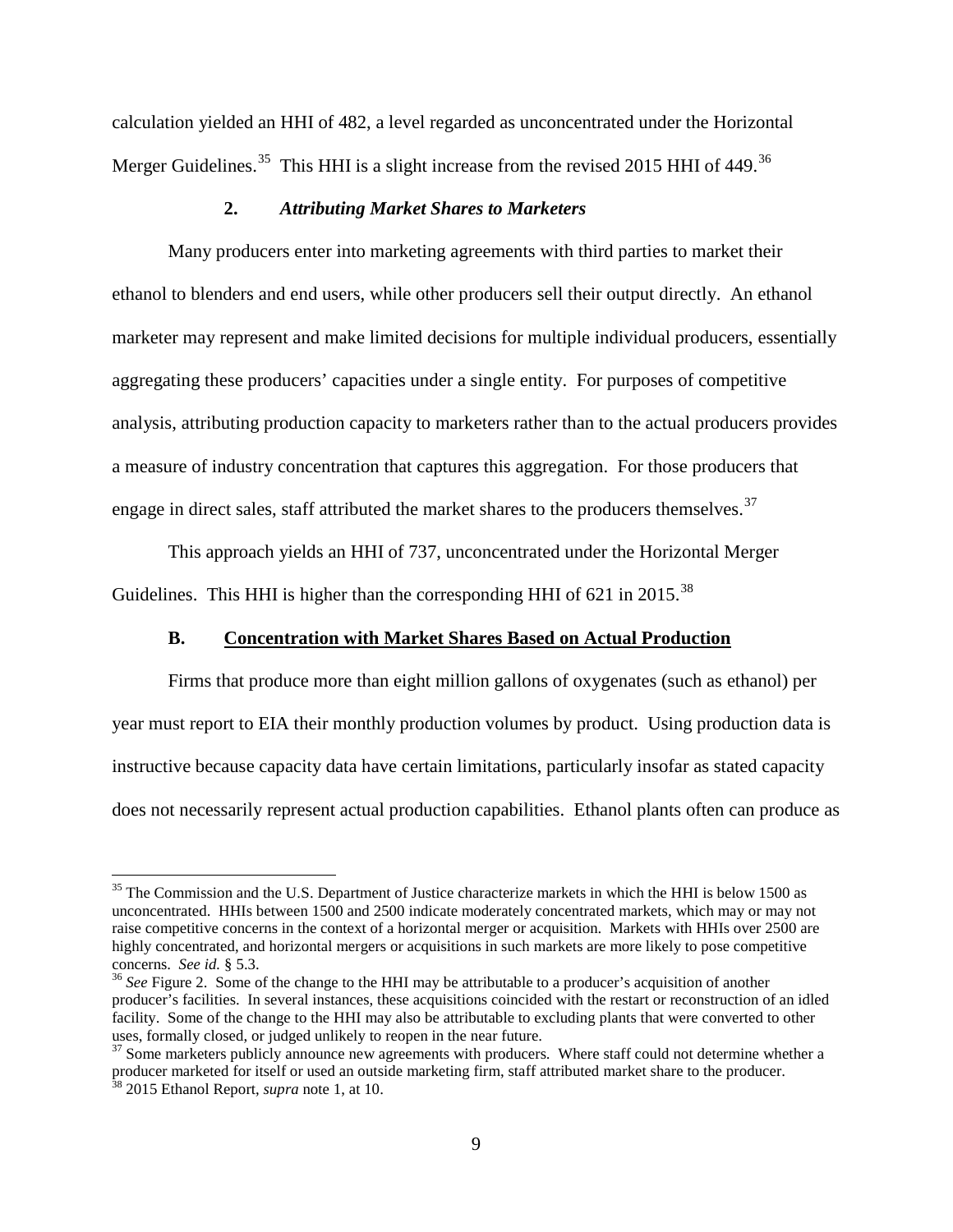much as 10 to 15 percent more than their stated design capacities and tend to operate at increasing rates as their owners and operators improve the production process and gain expertise in operating their plants.<sup>[39](#page-9-0)</sup> In this respect, actual production may reflect a market participant's competitive significance more accurately than would its plants' capacities.

There are some limitations on the accuracy of HHIs based on actual production, just as there are limitations on capacity-based HHIs. HHIs based on production over a given period may overstate or understate actual concentration due to entry and exit of firms, expansion of existing capacity, and variations in capacity utilization rates during the relevant period. Specifically, the production-based HHIs provided below do not fully reflect the deconcentrating impact of new facilities that began production during the last 12 months, nor do they fully reflect the concentrating impact of plant closures and idling during the period. In both cases, these facilities will have produced only a fraction of what they otherwise could produce in a full year, leading to an understatement (in the case of new facilities) or an overstatement (in the case of idled facilities) of their competitive significance in the market. Similarly, the HHIs below do not account for the effects on concentration of plant expansions within the last 12 months and capacity-enhancing improvement projects that are not yet in operation.

These production-based HHIs reflect actual production volumes from July 2015 through June 2016. Where EIA attributed the actual production market share directly to individual producers, the resulting HHI is 463. This is essentially the same as the revised 2015 HHI of 464.<sup>40</sup> The production-based HHI calculated by attributing the market share of each producer to

<span id="page-9-0"></span> $39$  Similarly, some ethanol producers may not be in a position to utilize their full plant capacity. Actual production may be a better indicator of their competitive significance in such cases.

<span id="page-9-1"></span><sup>40</sup> *See* Figure 2.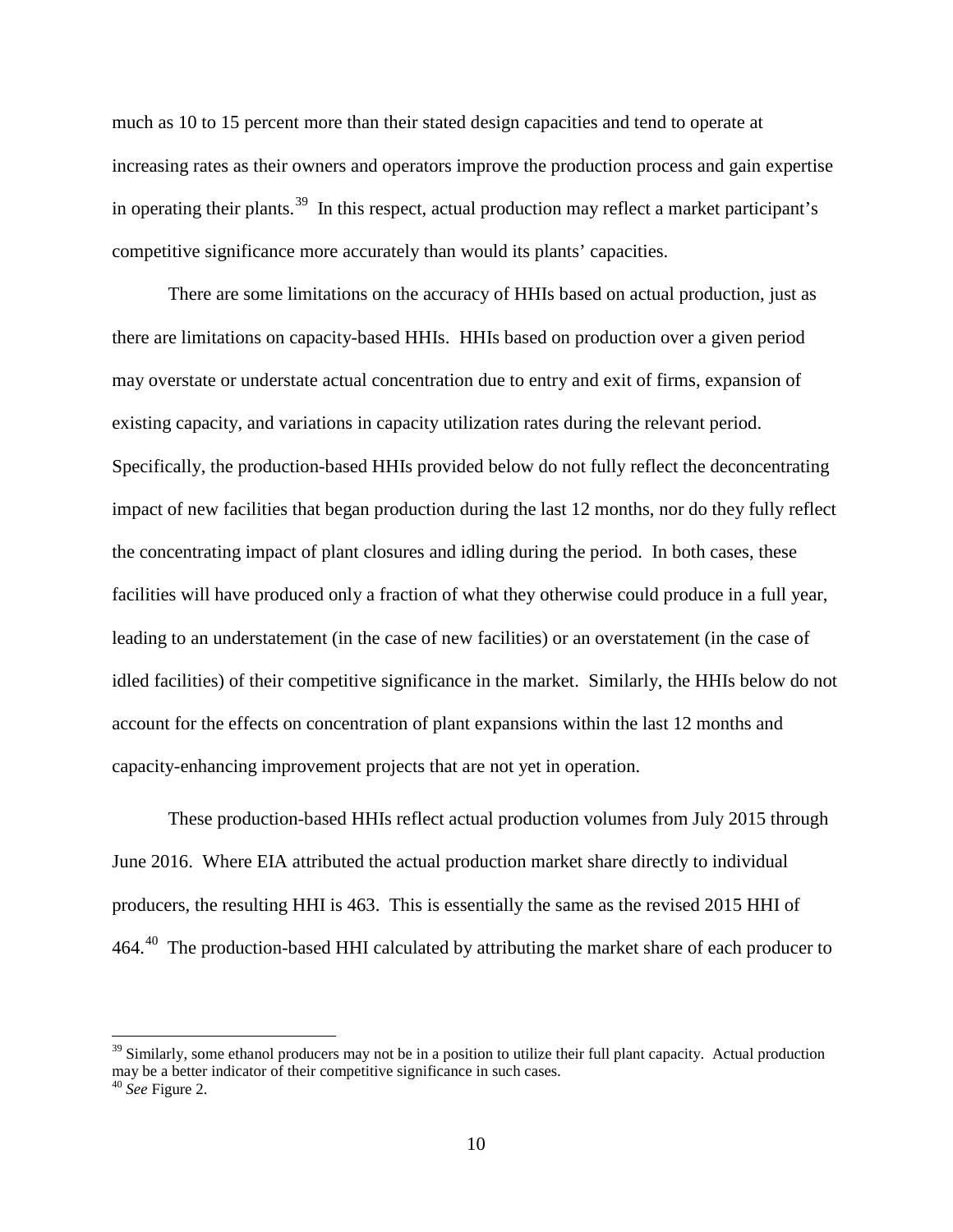the firm that markets for that producer results in an HHI of 739, slightly higher than the 2015 HHI of 714. [41](#page-10-0)

### **C. Entry and Imports**

The U.S. ethanol industry is unconcentrated today, suggesting that any unilateral or coordinated attempt to exercise market power is highly unlikely. Should the industry become more concentrated, the possibility of new firms entering the domestic market and the responsiveness of ethanol imports to relative changes in domestic ethanol prices would likely provide additional constraints on anticompetitive behavior by domestic firms. Potential entrants can purchase and restart existing production facilities that were idled due to recent economic conditions or can design and build new plants to enter the market.

Ethanol import levels historically have responded to fluctuations in the price of U.S. ethanol relative to foreign ethanol prices, particularly prices for sugar cane-based ethanol from Brazil.<sup>[42](#page-10-1)</sup> This responsiveness would likely restrain any potential exercise of market power by a domestic firm. Additionally, to the extent U.S. prices increase because of exercise of market power among a group of U.S. producers or marketers, it is likely that other producers would react by exporting less to take advantage of more favorable U.S. ethanol prices (thereby increasing U.S. supply).

### **IV. Conclusion**

Regardless of the particular measure of market share or the market share allocation method used to calculate concentration, ethanol production remains unconcentrated. The

<span id="page-10-1"></span><span id="page-10-0"></span><sup>&</sup>lt;sup>41</sup> 2015 Ethanol Report, *supra* note 1, at 11.<br><sup>42</sup> Brazil has been the largest exporter of ethanol to the United States every year since 2011. *See* U.S. Energy Info. Admin., U.S. Imports by Country of Origin,

[http://www.eia.gov/dnav/pet/pet\\_move\\_impcus\\_a2\\_nus\\_epooxe\\_im0\\_mbbl\\_a.htm.](http://www.eia.gov/dnav/pet/pet_move_impcus_a2_nus_epooxe_im0_mbbl_a.htm) Though the United States is a net exporter of ethanol, there is demand for imported ethanol that has lower greenhouse gas emissions, such as sugar cane-based ethanol. *See* U.S. Energy Info. Admin., U.S. Ethanol Exports Exceed 800 Million Gallons for Second Year In a Row, *supra* note 24.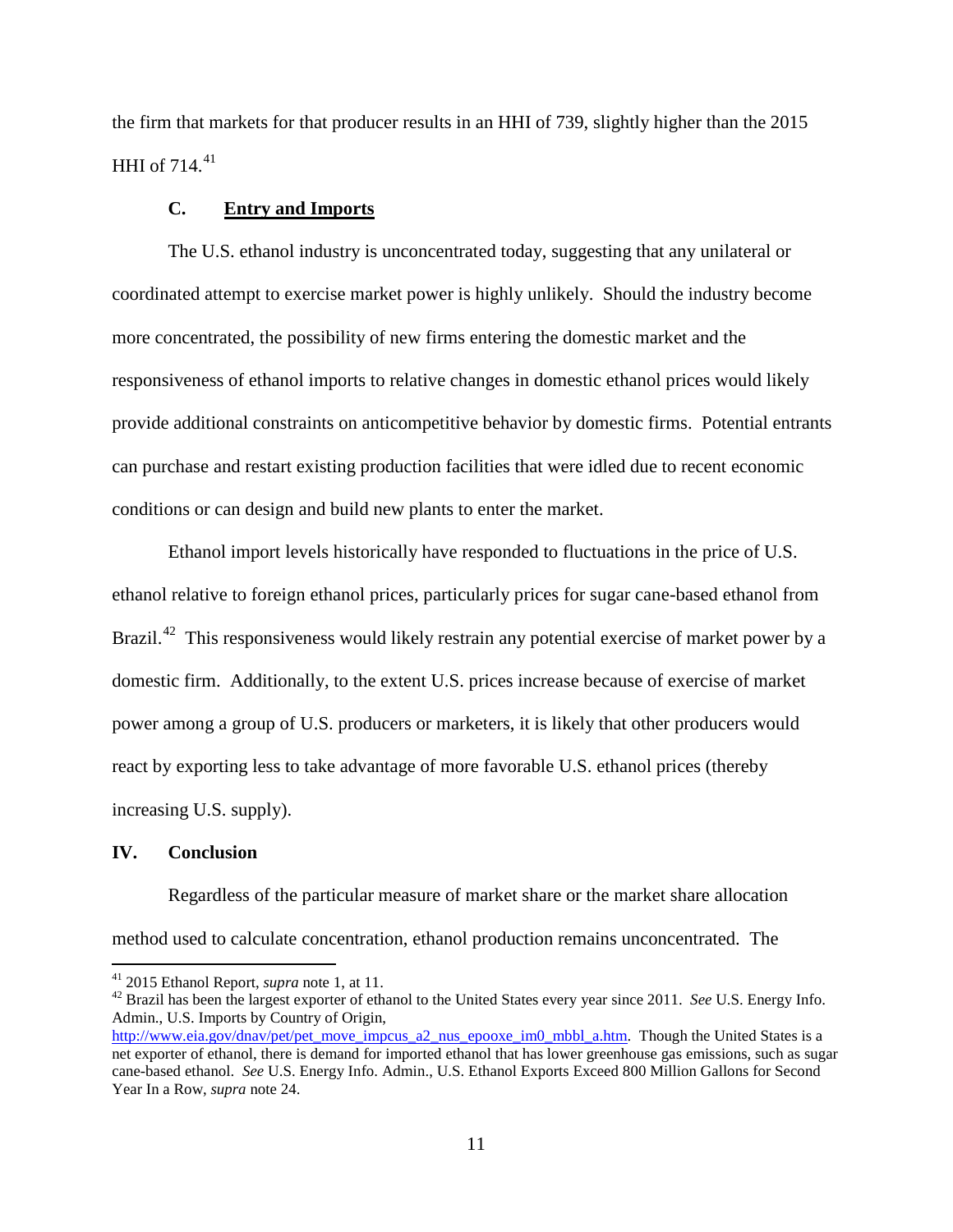industry is less concentrated today than it was at the time of the first Report on Ethanol Market Concentration in 2005. Furthermore, the possibility of entry and the availability of ethanol imports provide additional constraints on the exercise of market power by current industry participants. The low level of concentration and large number of market participants in the U.S. ethanol production industry continue to suggest that the exercise of market power to set prices, or coordination on price and output levels, is unlikely.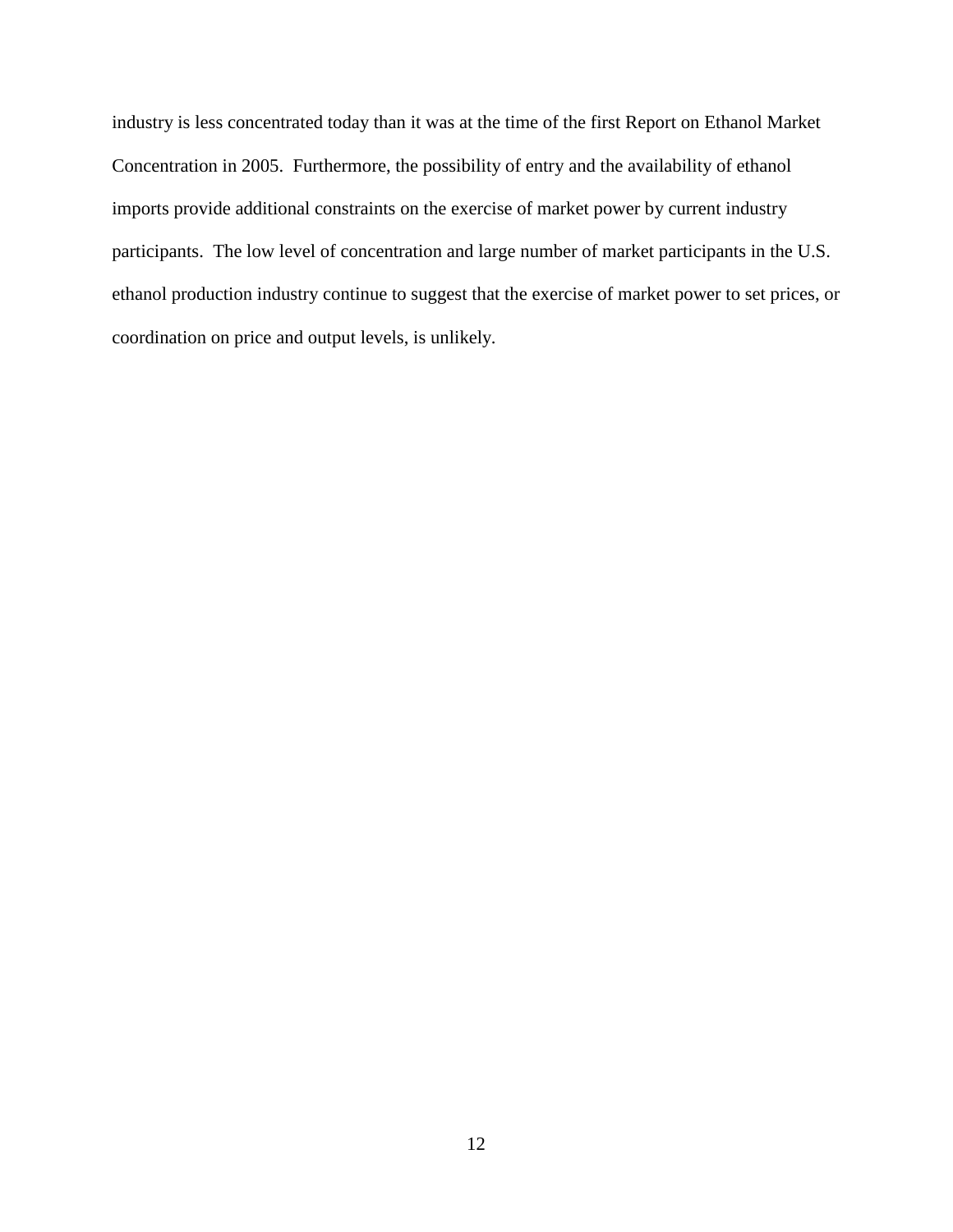| <b>Concentration Based on Capacity</b>                      | $2015$ HHI <sup>44</sup> | <b>2016 HHI</b> |
|-------------------------------------------------------------|--------------------------|-----------------|
| Shares attributed to each producer                          | 449                      | 482             |
| Shares attributed to marketers for all marketing agreements | 621                      | 737             |
| <b>Concentration Based on Production</b>                    | 2015 HHI                 | <b>2016 HHI</b> |
| Shares attributed to each producer                          | 464                      | 463             |
| Shares attributed to marketers for all marketing agreements | 714                      | 739             |

# **Figure 2: Domestic Fuel Ethanol Concentration**<sup>[43](#page-12-0)</sup>

Note: Capacity for 2015 includes the capacity as of September 2015 and the capacity additions under construction and expected to be completed within 12 to 18 months after September 2015. Capacity for 2016 includes the capacity as of September 2016 and the capacity additions under construction and expected to be completed within 12 to 18 months after September 2016. Production data for 2015 are from July 2014 through June 2015; production data for 2016 are from July 2015 through June 2016.

<span id="page-12-0"></span><sup>&</sup>lt;sup>43</sup> As discussed in note 35, *supra*, the Commission and the Department of Justice characterize markets with HHIs below 1500 as unconcentrated. HHIs between 1500 and 2500 indicate moderately concentrated markets, and HHIs over 2500 indicate highly concentrated markets that are more likely to pose competitive concerns. An increase in the HHI of less than 100 points is unlikely to have adverse competitive effects. Horizontal Merger Guidelines, *supra* note 6, § 5.3. Regardless of the change in HHI, unconcentrated markets are unlikely to have adverse

<span id="page-12-1"></span>competitive effects and ordinarily require no further analysis. *Id.* § 5.3.<br><sup>44</sup> The 2015 HHIs based on producer shares have been revised in light of new information regarding plant ownership and management.